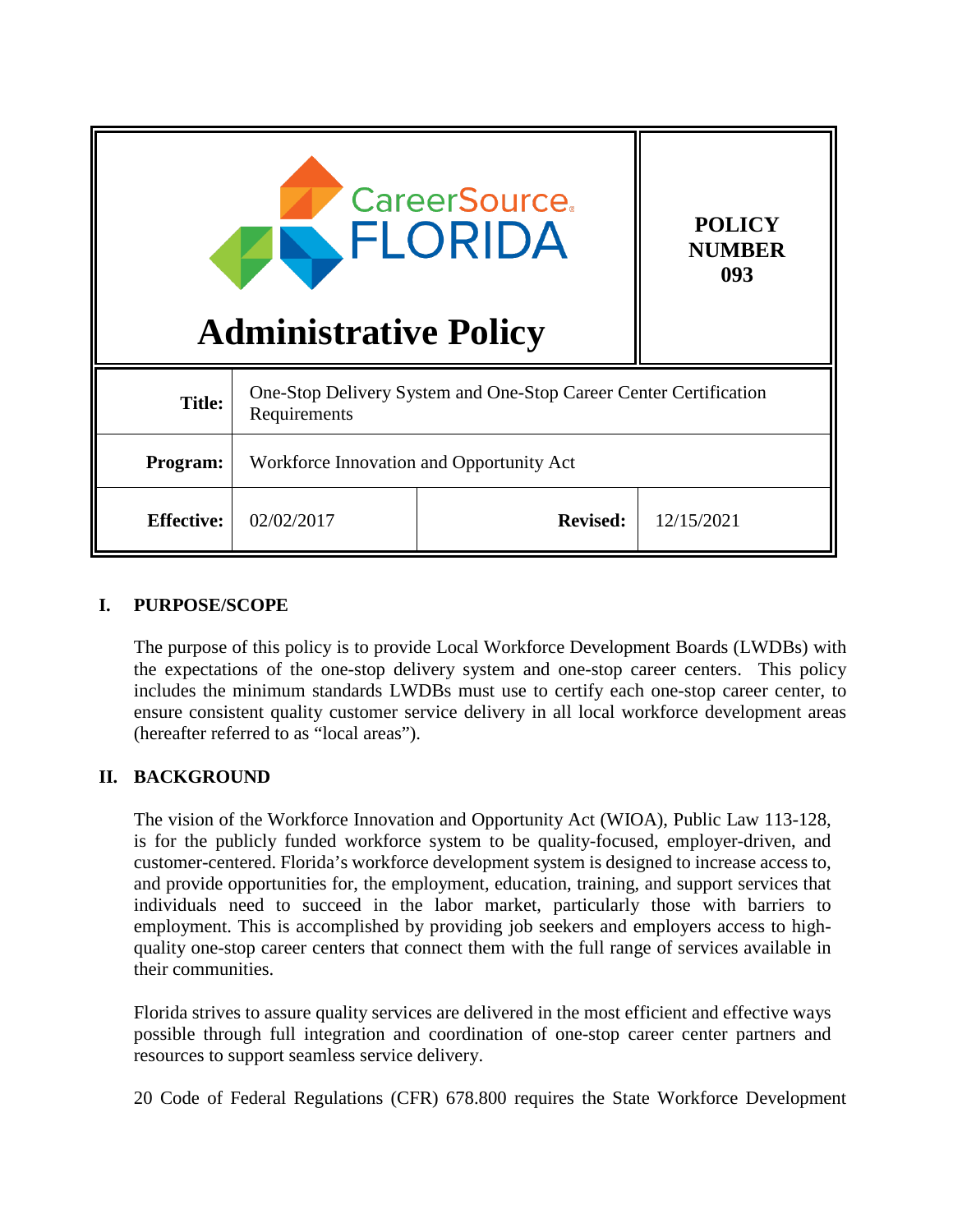Board, known as the CareerSource Florida Board of Directors, in consultation with chief local elected officials and LWDBs, to establish objective criteria and procedures for LWDBs to use when certifying one-stop career centers for effectiveness, physical and programmatic accessibility, and continuous improvement. The CareerSource Florida Board of Directors, in consultation with chief local elected officials and LWDBs, must review and update the criteria every two years as part of the review and modification of the WIOA state plan. These criteria must be consistent with the Governor's and the CareerSource Florida Board of Directors' guidelines, guidance, and policies on infrastructure funding decisions, described in 20 CFR 678.705.

# **III. AUTHORITY**

Workforce Innovation and Opportunity Act, Public Law 113-128, [Sections 101 and 121](https://www.gpo.gov/fdsys/pkg/PLAW-113publ128/pdf/PLAW-113publ128.pdf)

20 Code of Federal Regulations (CFR) Parts [676,](https://www.ecfr.gov/current/title-20/chapter-V/part-676?toc=1) [677,](https://www.ecfr.gov/current/title-20/chapter-V/part-677?toc=1) [678,](https://www.ecfr.gov/current/title-20/chapter-V/part-678?toc=1) and [679](https://www.ecfr.gov/current/title-20/chapter-V/part-679?toc=1)

Training and Employment Guidance Letter (TEGL) [No. 04-15](https://wdr.doleta.gov/directives/corr_doc.cfm?DOCN=6455) – *Vision for the One-Stop Delivery System under the Workforce Innovation and Opportunity Act (WIOA)*

TEGL [No. 16-16](https://wdr.doleta.gov/directives/corr_doc.cfm?DOCN=8772) – *One-Stop Operations Guidance for the American Job Center Network*

CareerSource Florida Strategic Policy 2021.09.15.A.1 – *[Availability of Services to Floridians](https://careersourceflorida.com/wp-content/uploads/2021/09/Availability-of-Services-to-Floridians-Strategic-Policy.pdf)*

# **IV. POLICIES AND PROCEDURES**

# **A. One-Stop Delivery System and Career Center Requirements**

Under WIOA, partner programs and entities that are jointly responsible for workforce and economic development, educational, and other human resource programs collaborate to create a seamless customer-focused one-stop delivery system for job seekers and employers that integrates service delivery across all programs and enhances access to the programs' services. The one-stop delivery system includes six core programs (Title I Adult, Dislocated Worker, and Youth programs; Title II Adult Education and Literacy programs; Title III Wagner-Peyser program; and Title IV Vocational Rehabilitation program), as well as other required<sup>[1](#page-1-0)</sup> and optional<sup>[2](#page-1-1)</sup> partners identified in WIOA.

WIOA requires the one-stop delivery system to include at least one physical, comprehensive one-stop career center in each local area that provides customers with access to all required (and any approved optional) one-stop career center partners' programs, services, and activities. Required one-stop partner programs must provide access to programs, services, and activities through electronic means if applicable and practicable. This is in addition to providing access to services through the mandatory comprehensive physical one-stop career center and any affiliate sites or specialized centers. The provision of services by electronic methods such as web sites, telephones, or other means must improve the efficiency,

<span id="page-1-0"></span><sup>&</sup>lt;sup>1</sup> WIOA sec. 121(b)(1)(B) and 20 CFR 678.400 identify entities that are required one-stop partners.

<span id="page-1-1"></span><sup>&</sup>lt;sup>2</sup> 20 CFR 678.410 identifies other entities that may serve as one-stop partners.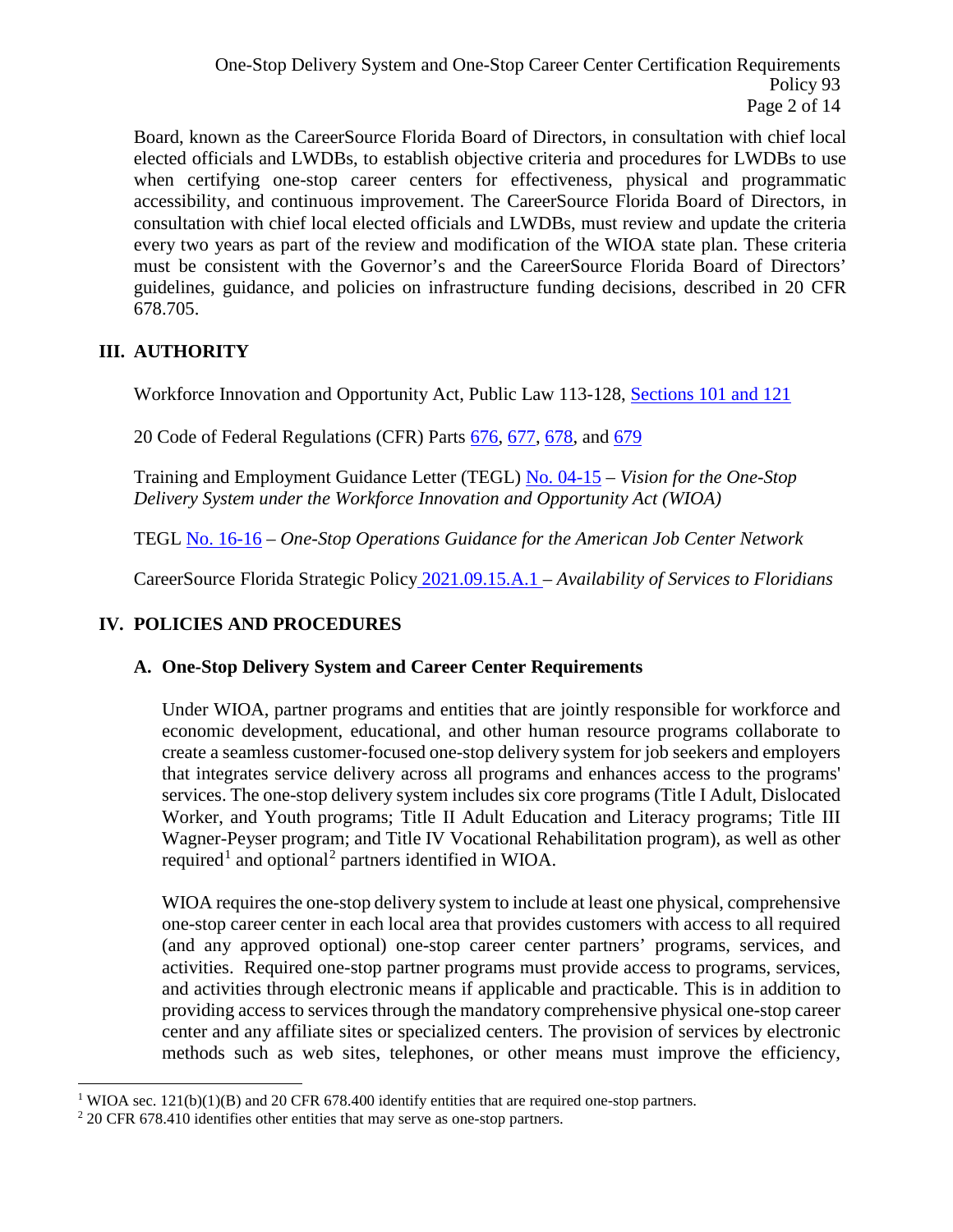coordination, and quality of one-stop career center partner services. Electronic delivery must not replace access to such services at a comprehensive one-stop career center or be a substitute for making services available at an affiliate site, if the partner is participating in an affiliate site. Electronic delivery systems must comply with the nondiscrimination and equal opportunity provisions of WIOA sec. 188 and its implementing regulations at 29 CFR part 38.

When designing the one-stop delivery system, LWDBs must ensure information on the availability of career center services is available at all one-stop career center physical locations and access points, including electronic access points, regardless of where individuals initially enter the local one-stop delivery system. The design of the one-stop delivery system must be described in the Memorandum of Understanding (MOU) executed between the LWDB and all one-stop career center partners, as described in WIOA sec. 121(c)(2) and Administrative Policy 106 – [Memorandums of Understanding and](http://floridajobs.org/local-workforce-development-board-resources/policy-and-guidance/guidance-papers)  [Infrastructure Funding Agreements.](http://floridajobs.org/local-workforce-development-board-resources/policy-and-guidance/guidance-papers) Annually, DEO will advise LWDBs to report the number of mandatory partners located within their one-stop career centers.

## **B. Roles and Responsibilities of Required One-Stop Partners**

Each required one-stop partner must:

- (1) Provide access to its programs or activities through the one-stop delivery system, in addition to other appropriate locations.
- (2) Use a portion of funds made available to the partner's program to provide applicable career services<sup>[3](#page-2-0)</sup> and work collaboratively with the state and local workforce development boards to establish and maintain the one-stop delivery system as further outlined in Administrative Policy 106 – [Memorandums of Understanding and](http://floridajobs.org/local-workforce-development-board-resources/policy-and-guidance/guidance-papers)  [Infrastructure Funding Agreements.](http://floridajobs.org/local-workforce-development-board-resources/policy-and-guidance/guidance-papers) Such services must be provided based on individual needs, including seamless delivery of multiple services to individual customers. There is no required sequence of services.

## **C. Comprehensive One-Stop Career Center Requirements**

A comprehensive one-stop career center is a physical location where job seekers and employers can access programs, services, and activities of all required one-stop partners. As outlined in 20 CFR 678.305, a comprehensive one-stop career center must:

- (1) Have at least one Title I staff person physically present.
- (2) Provide the career services described in 20 CFR 678.430.
- (3) Provide access to training services described in 20 CFR 680.200, including serving as the point of access to training services for participants in accordance with WIOA sec. 134(c)(3)(G).

<span id="page-2-0"></span><sup>&</sup>lt;sup>3</sup> The applicable career services are those services listed in 20 CFR 678.430 that are authorized to be provided under each partner's program.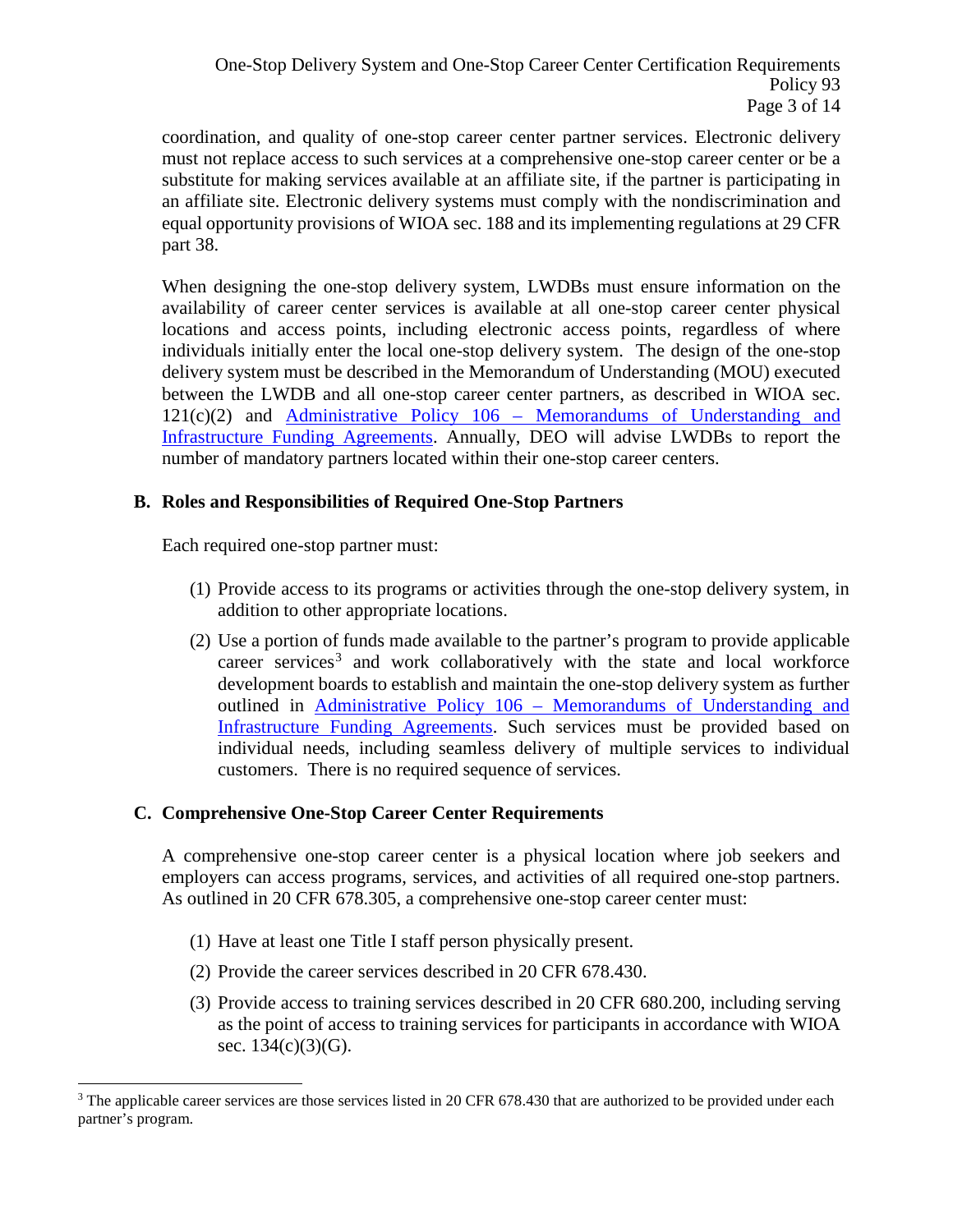- (4) Provide access to the employment and training activities carried out under WIOA sec. 134(d).
- (5) Provide access to programs and activities carried out by one-stop partners listed in 20 CFR 678.400 through 678.410.
- (6) Provide access to workforce and labor market information, as described in Section 15(a) of the Wagner-Peyser Act.
- (7) Provide access to programs, services, and activities during regular business days (Monday through Friday) as further prescribed in **Section IV.D.1. Availability and Hours of Operation** of this policy.
- (8) Provide physical and programmatic access to individuals with disabilities and limited English proficiency.

## **D. Affiliate Sites and Specialized Centers**

The one-stop delivery system may also operate other access points to services in addition to the comprehensive career center. Such access points are called affiliate sites or specialized centers. Affiliate sites and specialized centers do not need to provide access to every required one-stop partner program. A local area's one-stop operator(s) may be in charge of running affiliate sites and specialized centers as well as the comprehensive one-stop career center.

- (1) An affiliate site<sup>[4](#page-3-0)</sup> (or network of affiliate sites) makes one or more one-stop partners' programs, services, and activities available to job seekers and employers, as described in 20 CFR 678.310. Affiliate sites must be implemented in a manner that supplements and enhances customer access to services. Public libraries are an example of an additional access point that LWDBs can use as affiliate sites. The frequency of program staff's presence in an affiliate site must be determined through partner negotiations at the local level and incorporated in the MOU.
- (2) Specialized centers address specific needs, including those of dislocated workers, youth, or key industry sectors or clusters. Based on local workforce needs, LWDBs, in conjunction with the partners and one-stop operator(s), may determine that a specialized center is more appropriate to serve a particular population. Specialized centers do not provide access to every required partner but must be connected to the comprehensive one-stop career center and any appropriate affiliate site, for example, by being knowledgeable about, and having processes in place to make referrals to, these centers and the partner programs located in them. Partner services provided through a specialized center must be determined through partner negotiations at the local level and incorporated in the MOU.
- (3) Wagner-Peyser Act employment services cannot be stand-alone affiliate sites or specialized centers, as further prescribed in 20 CFR 678.315. Affiliate sites and specialized centers must include other programs besides Wagner-Peyser Act employment services, veterans' services, and services for Reemployment Assistance

<span id="page-3-0"></span> <sup>4</sup> An affiliate center does not need to provide access to every required one-stop partner program.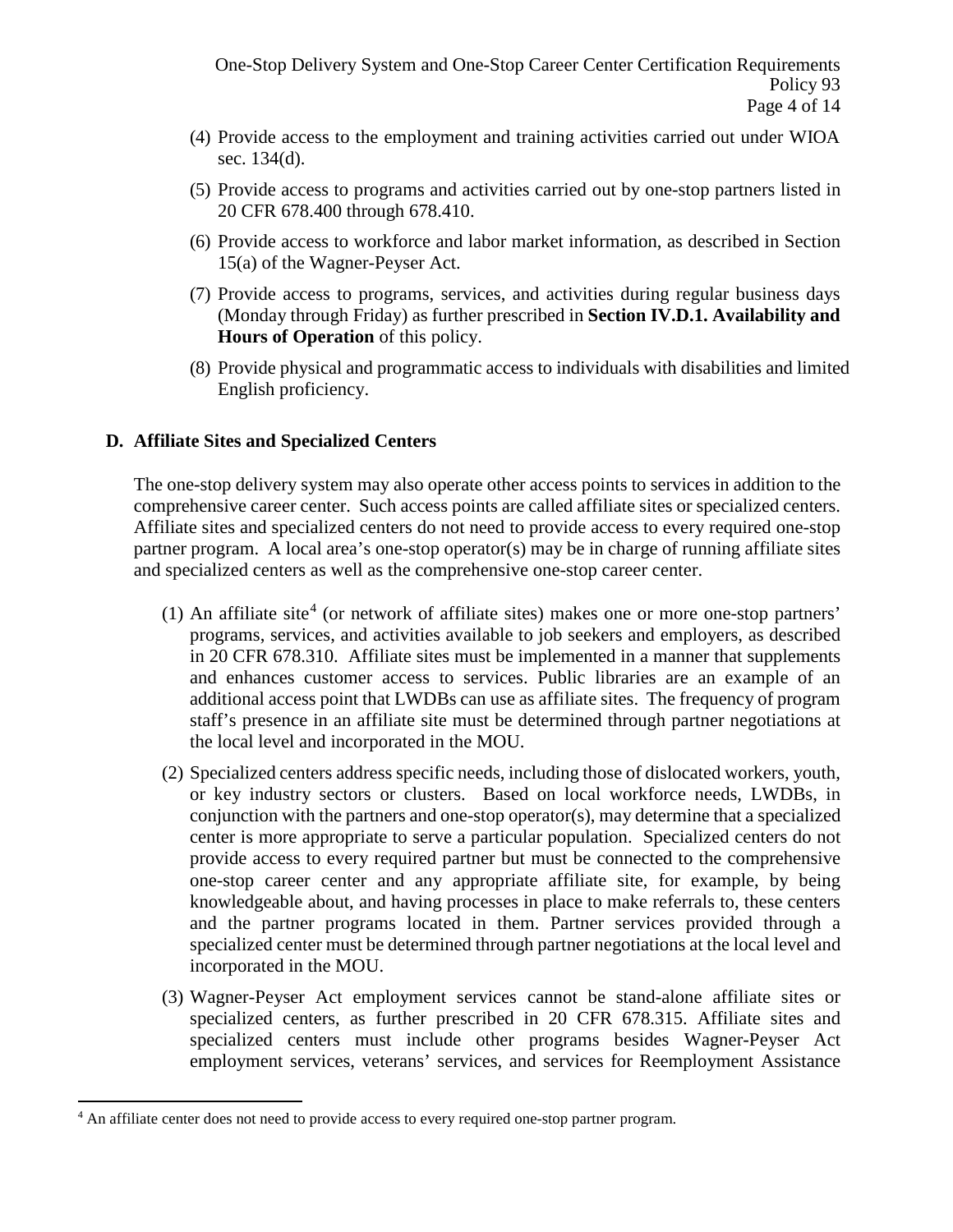claimants. If the Wagner-Peyser Act employment service is part of an affiliate site or specialized center, there must be staff of at least one other partner physically present at the affiliate site or specialized center more than 50 percent of the time the site/center is open to the public.

## **E. High-Quality One-Stop Career Center**

Key characteristics of a high-quality one-stop career center are outlined in TEGL 04-15. These characteristics have been grouped into three functional categories: (1) customer service; (2) innovation and service design; and (3) systems integration and high-quality staffing. LWDBs are encouraged to review this guidance for best practices that contribute to a high-quality one-stop delivery system. Additionally, CareerSource Florida Strategic Policy 2021.09.15.A.1. – Availability of Services to Floridians, prescribes specific requirements to support the availability of services to Floridians, as further operationalized below.

## **1. Availability and Hours of Operation**

Comprehensive one-stop career centers must be open to the general public for walk-in service a minimum of eight hours per day during regular business days, Monday through Friday. LWDBs may establish additional service days and/or hours, or services by appointment, at other times to accommodate the schedules of individuals who work during business hours. Centers not open outside of regular business hours should have a plan for how services will be provided to individuals who cannot visit a center during regular business hours. The days and hours of operation for affiliated sites or specialized centers will be determined at the local level.

Annually, before July 1 of each state fiscal year, the LWDB must adopt a schedule of operations for the upcoming state fiscal year. Such schedule of operations must include, but is not limited to, daily hours of operation of one-stop operators, and a holiday closure schedule which adopts either the federal, state, or appropriate county holiday schedule. If the LWDB has a career center that is affiliated with a college or university, the college or university schedule may be adopted for those centers. The hours of operation must be approved by the LWDB and posted on the LWDB's website in a conspicuous, easily accessible manner, in addition to being displayed in a manner clearly visible to the public at the career center location.

The LWDB must give prior approval to any deviations from the schedule, except in emergency or reasonably unforeseeable circumstances (e.g., an order of the President or the Governor, total loss of facilities from a catastrophic natural or man-made disaster, etc.). If emergency circumstances exist which result or could foreseeably result in a closure, the LWDB must ensure that DEO and CareerSource Florida are informed within 48 hours of such closure or potential closure.

Temporary career center closures during normally scheduled hours should be reported to DEO via email at: [LWDB.InfoUpdate@deo.myflorida.com.](mailto:LWDB.InfoUpdate@deo.myflorida.com)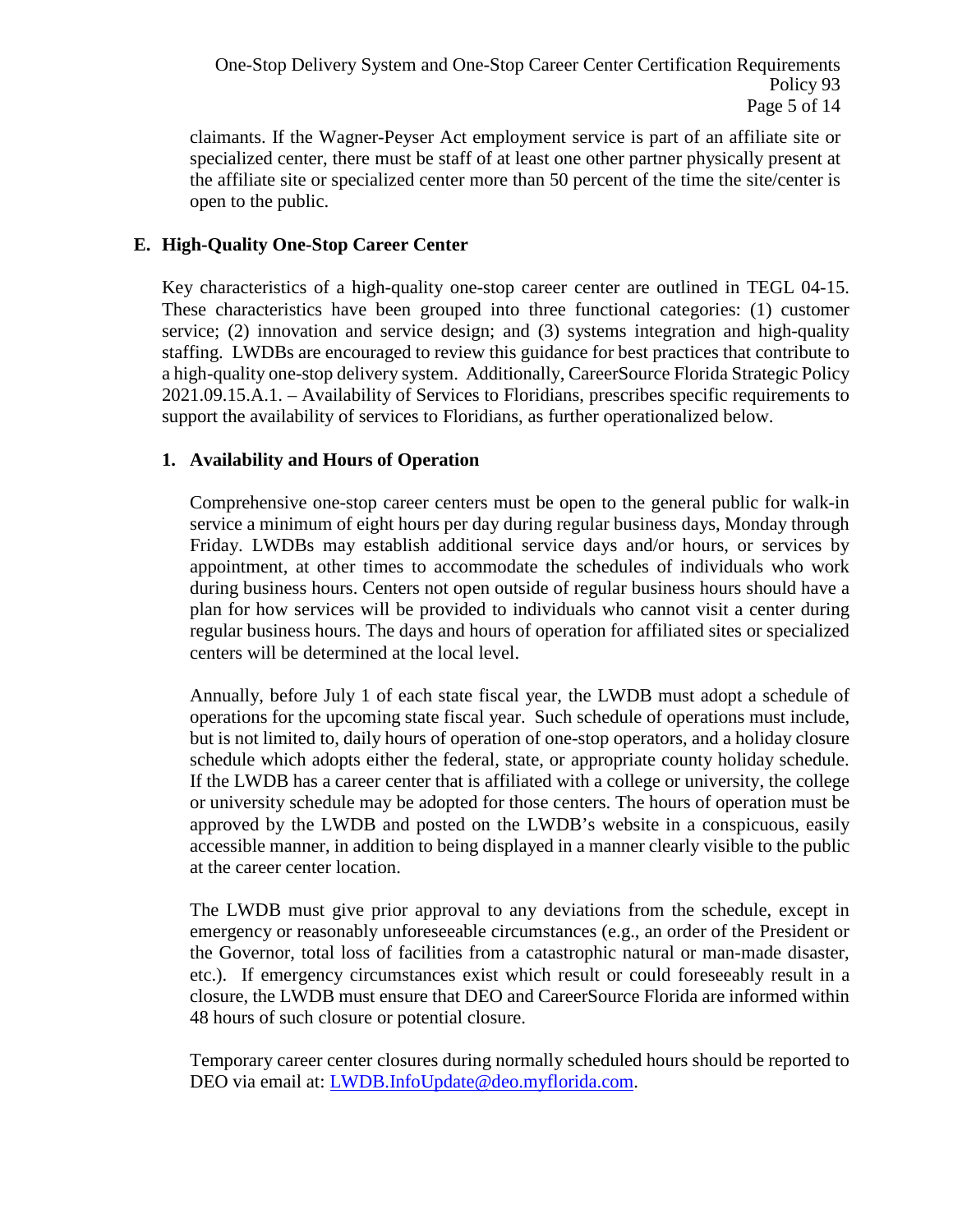## **2. Knowledgeable Staff**

LWDBs must ensure that career center staff in their local area are knowledgeable and trained as outlined in Administrative Policy 092 - One-Stop Staff Credentialing and Skills [Standards.](http://www.floridajobs.org/docs/default-source/2016-guidance-papers/onestopstaffcrdntlngskillstds_fg-osps-92_12-13update.pdf?sfvrsn=2) Professional team members providing direct customer service must comply with the minimum skill standards for front-line staff outlined in Administrative Policy [092 a](http://www.floridajobs.org/docs/default-source/2016-guidance-papers/onestopstaffcrdntlngskillstds_fg-osps-92_12-13update.pdf?sfvrsn=2)nd have a basic orientation on all required one-stop career center partners' programs.

## **3. Customer Service**

LWDBs must ensure that career center staff provide excellent customer service to job seekers, workers, and employers and always treat customers with dignity and respect. All one-stop career center staff are expected to be courteous, polite, responsive, and helpful to job seekers, workers, employers, and others who visit the one-stop career centers, either in person, by telephone, or e-mail. One-stop career center staff must be sensitive to the unique and varied needs of all customers, including individuals with disabilities, and prepared to provide necessary accommodations.

## **4. Dress Code Policies**

Some LWDBs opt to implement dress code policies to assist job seekers with being jobready and making a positive first impression with employers utilizing the career center for recruitment events and/or on-site interviews. However, career center staff should not turn any individuals away from services due to their appearance. Further, since Reemployment Assistance claimants are not required to meet career center dress code requirements, career center staff should ascertain the nature of the services individuals are seeking to obtain prior to enforcing such requirements. If a customer is visiting the career center to obtain services unrelated to receiving Reemployment Assistance benefits, and they need help in meeting a dress code requirement, career center staff must discreetly offer and/or refer the individual to the appropriate services or resources to assist them with obtaining appropriate attire. Such services may include in-house resources, such as clothing assistance offered directly by the career center, or assistance or vouchers offered by community partners.

## **5. Supporting Reemployment Assistance Claimants**

Per Florida's WIOA State Plan, LWDBs must provide the following assistance to Reemployment Assistance claimants:

- (1) Access to resource rooms equipped with computers to enable them to apply for Reemployment Assistance benefits and subsequent work registration steps.
- (2) Assist with general computer and Reemployment Assistance application questions.
- (3) Access to telephones to contact Reemployment Assistance representatives for initial claims questions and assistance.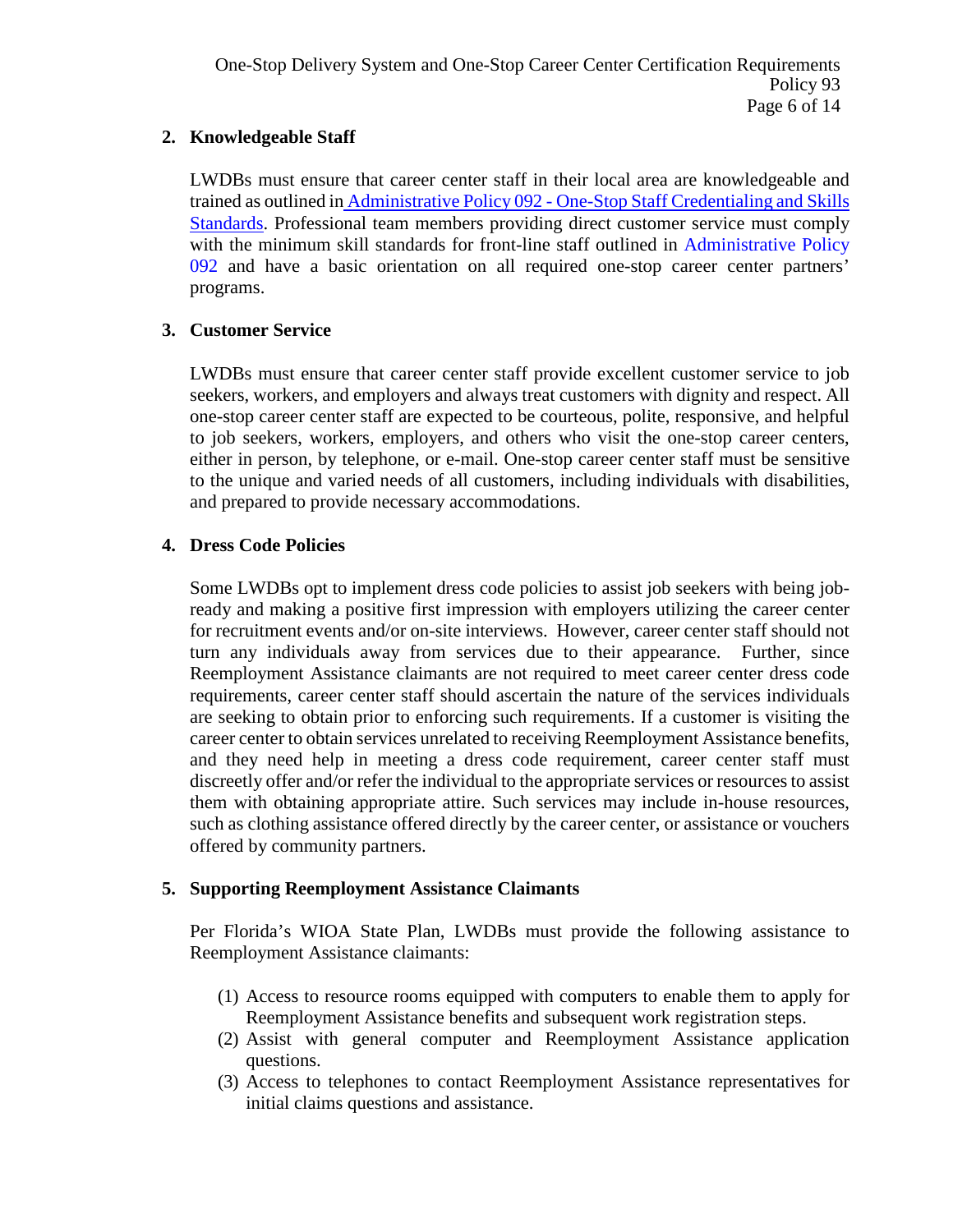- (4) Offer the full array of Wagner-Peyser Act employment services, depending on claimants' requests or other needs.
- (5) Assess to determine their employment and/or training needs.

Reemployment assistance claimants can also complete an online skills assessment, which measures claimants' skills, abilities, and career aptitude. Career center staff may use the results obtained from the skills assessment to provide a customized and tiered level of service.

If a Reemployment Assistance claimant requires assistance beyond the LWDB's capabilities, career center staff should assist the claimant in facilitating a request to DEO through the Reemployment Assistance Help Center [portal.](https://mobile.connect.myflorida.com/prweb/PRAuth/app/DEOReemp/tHGV_g6FQZMSYakWUervaQ*/!STANDARD?pzuiactionrrr=CXtpbn02SzBYRkdmUGJNaEFCRDVrUlRocGJ1dGVWWmoxY1VlaG1PbzlwQjM2MU96MG84bG9JNkhZUndYbnR1c2x0WkltUTBxQUgrWnZhMXVaYmlvTnBOU3ZJUT09*) Career center staff should also assist claimants with uploading documentation and completing forms in the Reemployment Assistance Help Center or the CONNECT benefits system where no discretion is required to determine the information to be entered. Claimants should not be referred to legislators, DEO facilities, or specific state-level DEO personnel for Reemployment Assistance related needs.

## **F. CareerSource Florida Unified Brand and Common Identifier**

All LWDBs must ensure their career centers adhere to the CareerSource Florida unified brand (which serves as Florida's single, statewide universal brand), as prescribed in [FG OSPS-80](http://www.floridajobs.org/PDG/guidancepapers/BrandImplementationGuidelinesFinal.pdf) – [CareerSource Florida Unified Brand Implementation Guidelines.](http://www.floridajobs.org/PDG/guidancepapers/BrandImplementationGuidelinesFinal.pdf)

Additionally, WIOA sec.  $121(e)(4)$  requires each one-stop delivery system to use a common identifier. LWDBs must include the phrase "a proud partner of the American Job Center network" on all products, programs, activities, services, electronic resources, facilities, and related property and new materials used in the one-stop delivery system.

## **G. Certification of One-Stop Career Centers and Delivery Systems**

At least once every three years, LWDBs must assess the effectiveness (including customer satisfaction), physical and programmatic accessibility in accordance with WIOA sec. 188, and continuous improvement of one-stop career centers and the one-stop delivery system using the federal and state criteria outlined and established in this policy. Additionally, LWDBs may establish additional criteria, or set higher standards for service coordination, than those outlined and established in this policy.

LWDBs are responsible for conducting the evaluation/assessment and certification of the local one-stop career centers and one-stop delivery system, unless the LWDB has designated itself as the one-stop operator. When the LWDB serves as its own one-stop operator, the CareerSource Florida Board of Directors must certify the one-stop career center.

## **H. One-Stop Delivery System and Career Center Evaluation/Assessment Criteria**

LWDBs must conduct the evaluation/assessment (with the above exception) using the criteria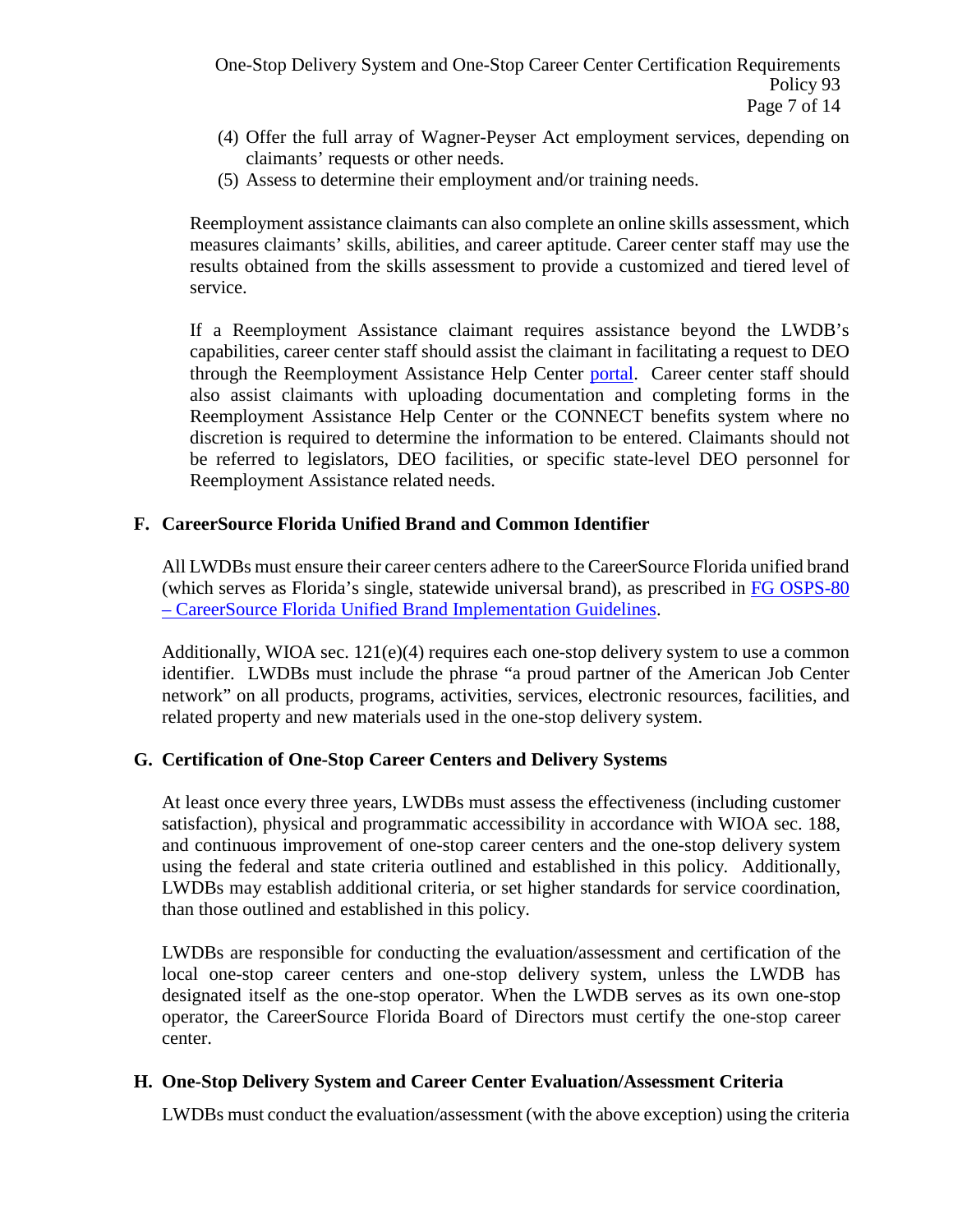established in this policy and any additional criteria adopted by the LWDB. The minimum required elements for certification are addressed below.

#### **1. Effectiveness**

The criteria and procedures to evaluate effectiveness must address how effectively the one-stop career center:

- (1) Integrates available services for job seekers and employers.
- (2) Meets the workforce development needs of job seekers and the employment needs of local employers.
- (3) Operates in a cost-efficient manner.
- (4) Coordinates services among the one-stop partner programs.
- (5) Provides access to partner program services to the maximum extent practicable, including providing services through electronic means and outside of regular business hours where there is a workforce need, as established by the LWDB.

LWDBs must also evaluate the following state-specific criteria to ensure that each comprehensive one-stop career center:

- (1) Meets the comprehensive career center requirements outlined in **Section IV.C.** of this policy.
- (2) Meets Florida's standards for supporting the availability of services to Floridians outlined in **Section IV.D.1.** through **IV.D.4.** of this policy.
- (3) Establishes a policy and procedure for providing free language services to customers that have a limited ability to read and/or speak the English language.
- (4) Adopts a cost allocation plan that distributes common costs of operating each one-stop career center among all partner programs that participate in each onestop career center. Also, in accordance with [Administrative Policy 086 -](http://www.floridajobs.org/docs/default-source/2016-guidance-papers/lwdb_indirectcostadminpolicy_final_-20160805.pdf?sfvrsn=2) Indirect [Cost Rate Proposal Preparation for Local Workforce Development Boards,](http://www.floridajobs.org/docs/default-source/2016-guidance-papers/lwdb_indirectcostadminpolicy_final_-20160805.pdf?sfvrsn=2) each one-stop operator, as a sub-recipient of federal funds, is required to have an approved indirect cost rate agreement negotiated with the LWDB, or with DEO if the LWDB is also the one-stop operator.
- (5) Executes MOUs with all partner programs participating in the one-stop career center.
- (6) Establishes policies and procedures that provide one-stop career center customers (job seekers and employers) the opportunity to provide feedback on services provided and customer satisfaction.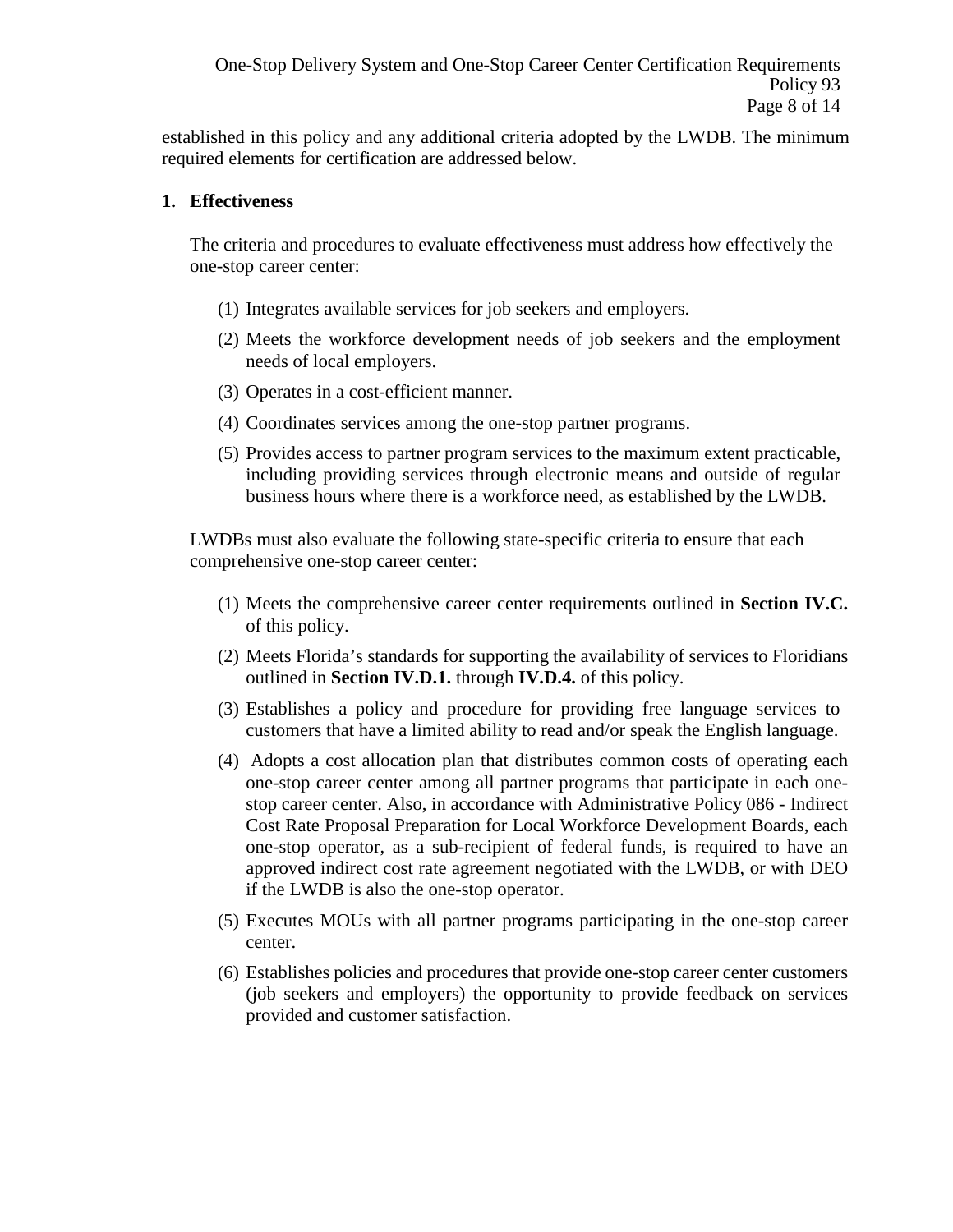#### **2. Physical and Programmatic Accessibility[5](#page-8-0)**

The criteria for evaluating how effectively the one-stop career centers and delivery systems take actions to comply with the disability-related regulations implementing WIOA sec. 188, set forth in 29 CFR Part 38. Such actions include, but are not limited to:

- (1) Providing reasonable accommodations for individuals with disabilities and establishing a policy and procedure for providing reasonable accommodations for persons with disabilities consistent with DEO Guidance Paper AWI FG 04- 042, March 6, 2008, or later revisions issued by DEO.
- (2) Making reasonable modifications to policies, practices, and procedures where necessary to avoid discrimination against persons with disabilities.
- (3) Administering programs in the most integrated setting appropriate.
- (4) Communicating with persons with disabilities as effectively as with others.
- (5) Providing appropriate auxiliary aids and services, including assistive technology devices and services, where necessary to afford individuals with disabilities an equal opportunity to participate in, and enjoy the benefits of, the program or activity.
- (6) Providing for the physical accessibility of the one-stop career center to individuals with disabilities.

LWDBs must also evaluate the following state-specific criteria:

(1) Assurance that each one-stop career center is compliant with the Americans with Disabilities Act (ADA).

## **3. Continuous Improvement**

The criteria and procedures for continuous improvement shall address the following:

- (1) How well the one-stop career center supports the achievement of the negotiated local levels of performance for the indicators of performance for the local area described in WIOA sec. 116(b)(2) and 20 CFR 677.
- (2) Demonstration of compliance with staff training and skills certification pursuant to [Administrative Policy 092.](http://www.floridajobs.org/docs/default-source/2016-guidance-papers/onestopstaffcrdntlngskillstds_fg-osps-92_12-13update.pdf?sfvrsn=2)
- (3) Established procedures to respond to job seeker and employer customer satisfaction feedback.
- (4) Demonstration of compliance with all CareerSource Florida statewide branding, local branding, and national branding standards and practices.

<span id="page-8-0"></span><sup>&</sup>lt;sup>5</sup> In addition to comprehensive one-stop career centers, affiliate and specialized centers must also ensure physical and programmatic accessibility to individuals with disabilities.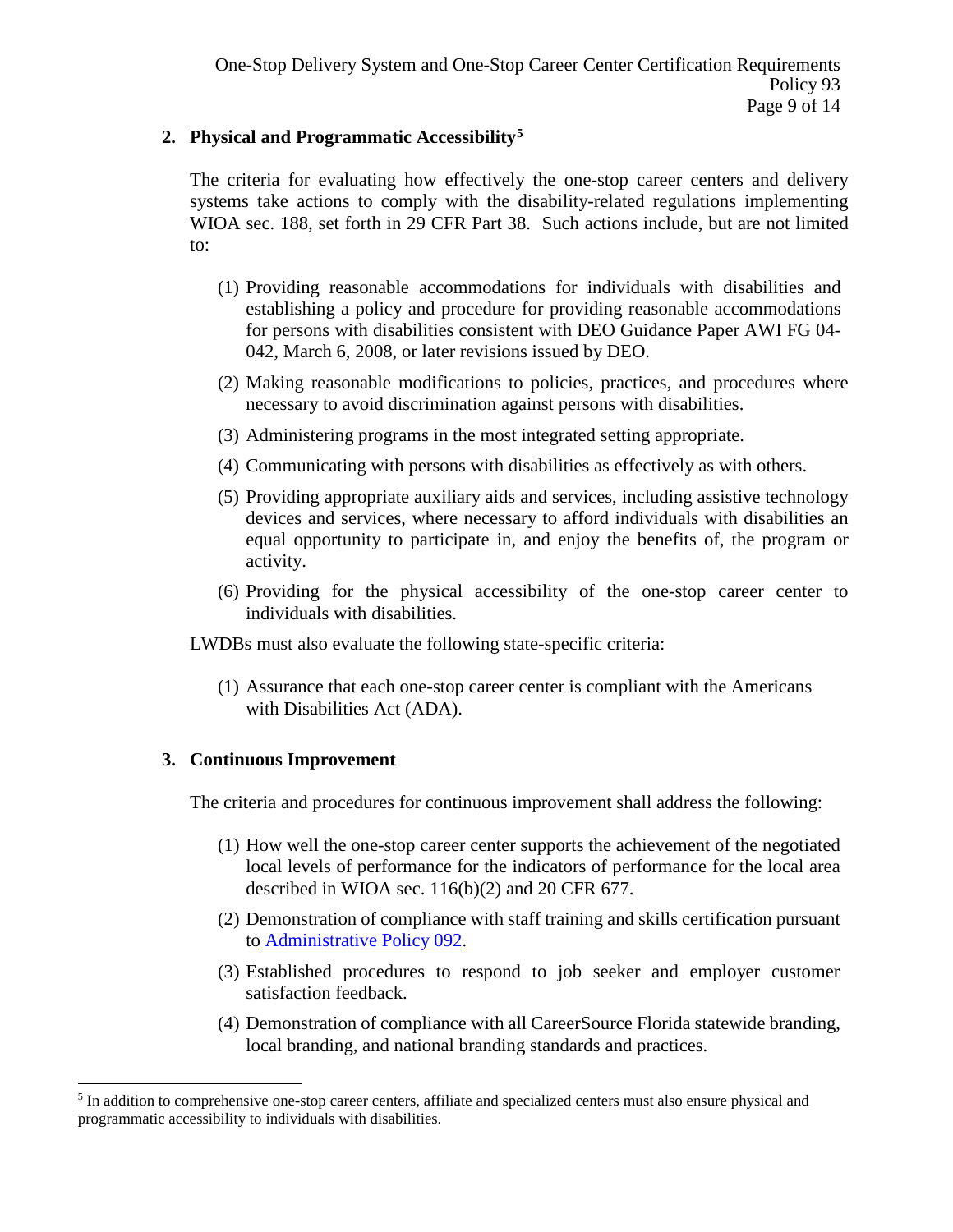## **I. Labor Market Information**

Labor Market Information [\(LMI\)](http://www.floridajobs.org/labor-market-information/publications-and-reports/labor-market-information-publications-and-order-form) resources produced by the Bureau of Workforce Statistics and Economic Research should be available to job seekers in all one-stop career centers, including those that are not comprehensive career centers, in order for them to make informed decisions. Online resources provided through [Florida Insight](http://floridajobs.org/wser-home) should be prioritized and accessible. Printed materials may be requested from the Bureau or printed directly from the Florida Insight [News & Publications](http://floridajobs.org/wser-home/latest-news-publications) page on DEO's website.

Access to the [State Eligible Training Provider List](https://www.employflorida.com/vosnet/Default.aspx) must also be prioritized and accessible.

# **J. Posters Required by [Federal](https://www.dol.gov/general/topics/posters/) and [State](http://www.floridajobs.org/business-growth-and-partnerships/for-employers/display-posters-and-required-notices) Law**

Each comprehensive center, affiliated site and specialized center must display the following posters required by law:

- (1) [Job Safety and Health Protection Occupational Safety and Health Act](https://www.osha.gov/Publications/osha3165.pdf)
- (2) [Equal Employment Opportunity is the Law](https://www.eeoc.gov/employers/eeo-law-poster)
- (3) [Fair Labor Standards Act](https://www.dol.gov/agencies/whd/posters/flsa)
- (4) [Notice to Workers with Disabilities](https://www.dol.gov/whd/regs/compliance/posters/disabc.pdf)
- (5) [Family and Medical Leave Act](https://www.dol.gov/whd/regs/compliance/posters/fmlaen.pdf)
- (6) [Uniformed Services Employment and Reemployment Rights Act](https://www.dol.gov/vets/programs/userra/userra_private.pdf)
- (7) [Employee Polygraph Protection Act](https://www.dol.gov/whd/regs/compliance/posters/eppac.pdf)
- (8) [Migrant and Seasonal Agricultural Worker Protection Act](https://www.dol.gov/whd/regs/compliance/posters/mspaensp.pdf)
- (9) [Employee Rights Under the National Labor Relations Act](https://www.dol.gov/sites/dolgov/files/olms/regs/compliance/eo_posters/employeerightsposter11x17_2019final.pdf)
- (10) [If You Have a Complaint](http://www.floridajobs.org/PDG/postersforpartners/IfYouHaveComplaint.pdf)
- (11) [Florida Law Prohibits Discrimination](https://fchr.myflorida.com/discrimination-poster)
- (12) [Reemployment Services](http://floridarevenue.com/Forms_library/current/rt83.pdf)
- (13) [Child Labor Law](http://www.myfloridalicense.com/dbpr/reg/childlabor/documents/ChildLaborBrochureEnglish_000.pdf)
- (14) [Interpretive Services](http://www.floridajobs.org/PDG/postersforpartners/IS%20Poster%2011x17.pdf)
- (15) [Worker's Compensation Works for You](https://www.myfloridacfo.com/division/wc/publicationsformsmanualsreports/brochures/Broken_Arm_Eng.pdf)
- (16) [Florida Minimum Wage](https://floridajobs.org/business-growth-and-partnerships/for-employers/display-posters-and-required-notices)
- (17) [Veteran Priority of Service](http://floridajobs.org/docs/default-source/lwdb-resources/programs-and-resources/vets/priority-of-service-veteran-poster-i---2021.pdf?sfvrsn=8dbe4eb0_2)

# **K. Local Plan Requirements**

Under WIOA sec. 108, each LWDB must, in partnership with the appropriate chief local elected officials, develop and submit a comprehensive four-year plan to the Governor. At the end of the first two-year period of the four-year plan, each LWDB must review the local plan, in partnership with the chief local elected official, and prepare and submit modifications to the local plan to reflect changes in labor market and economic conditions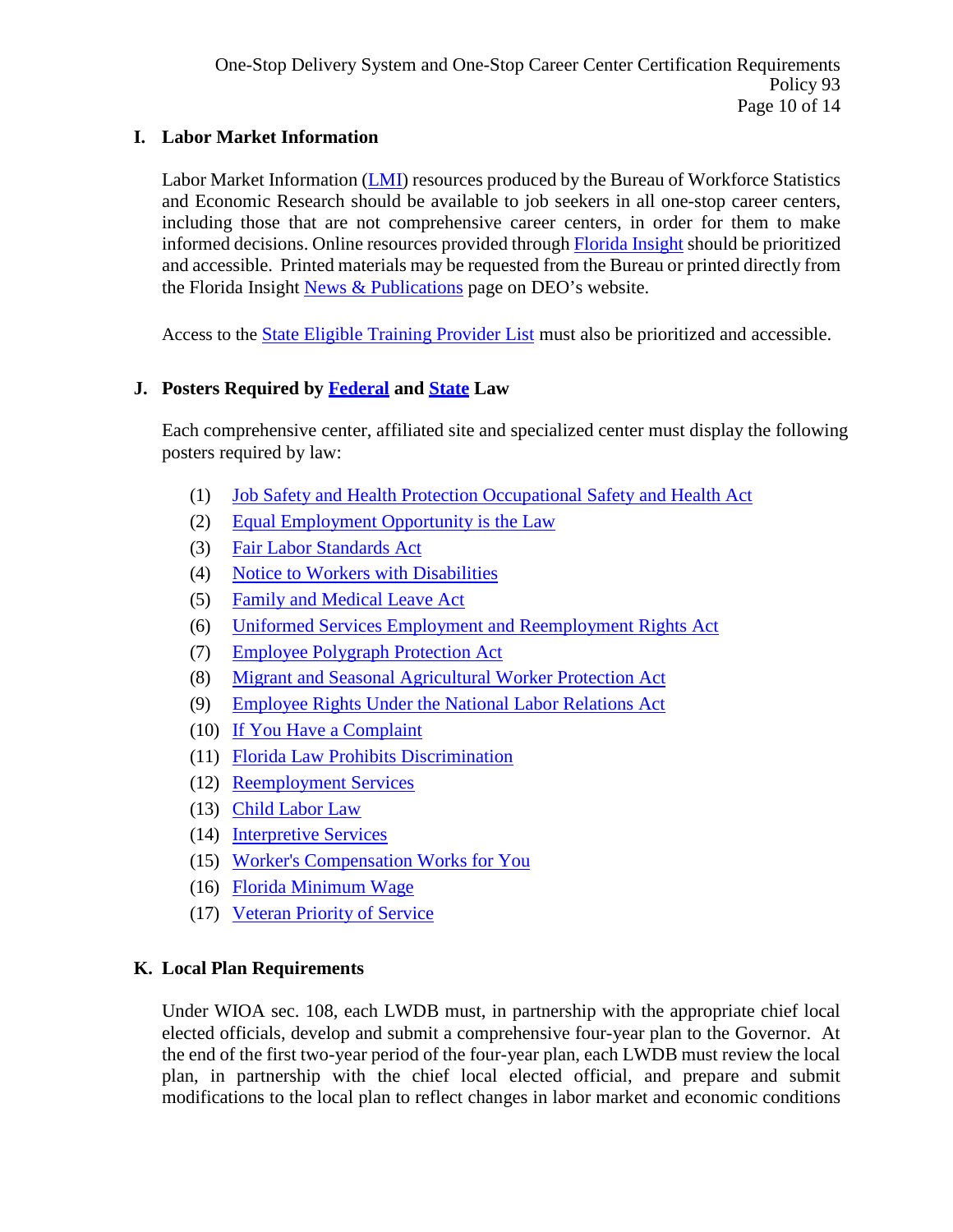or in other factors affecting the implementation of the local plan. Additionally, 20 CFR 679.560 outlines specific content requirements of the local plan. Among these requirements, 20 CFR 679.560 (b)(5) outlines specific criteria the local plan must include regarding the one-stop delivery system in the local area. Additionally, the LWDB must:

- (1) Ensure the LWDB establishes in the local plan how it will consider feedback from one-stop customers when evaluating the effectiveness of its one-stop career centers.
- (2) Review and update criteria every two years as part of the local plan update process described in 20 CFR 679.580, if the LWDB establishes additional criteria for certifying its one-stop career centers than those set by the state.
- (3) Include an attestation statement that at least one comprehensive one-stop career center in the local area meets the certification requirements.

# **V. DEFINITIONS**

**Access –** Having either a program staff member physically present at the one-stop career center; having a staff member from a different partner program physically present at the one-stop career center appropriately trained to provide information to customers about the programs, services, and activities available through partners' programs; or making available a direct linkage through technology to program staff who can provide meaningful information or services.

**Direct Linkage** – Providing direct connection at the one-stop career center, within a reasonable time, by phone or through a real-time web-based communication to a program staff member who can provide program information or services to the customer. A direct linkage cannot exclusively be providing a phone number or website or providing information, pamphlets, or materials.

**One-Stop Operator** – The entity or consortium of entities that coordinates the service delivery of required one-stop partners and service providers, and that is selected consistent with the requirements described in WIOA sec. 121(d) and 20 CFR 678.600 through 678.635. See [Administrative Policy 097: One-Stop Operator Procurement.](http://floridajobs.org/docs/default-source/lwdb-resources/policy-and-guidance/guidance-papers/2017-guidance-papers/adminpol097_onestopprocurement_final_9252017.pdf?sfvrsn=2acd72b0_6)

**One-Stop Career Center Partner** – Any of the required partners who carry out the programs and activities described in WIOA sec. 121(b)(1) and 20 CFR 678.400. It also includes the additional partners described in WIOA sec. 121(b)(12) and 20 CFR 678.410 that have the approval of the LWDB and chief local elected officials to participate as a partner in the local one-stop delivery system.

# **VI. REVISION HISTORY**

| Date       | <b>Description</b>                                                       |
|------------|--------------------------------------------------------------------------|
| 12/15/2021 | Revised and issued by the Florida Department of Economic Opportunity     |
|            | to incorporate additional elements from the federal regulations and TEGL |
|            | Nos. 04-15 and 16-16, as well as to operationalize the CareerSource      |
|            | Florida Strategic Policy 2021.09.15.A.1. - Availability of Services to   |
|            | Floridians.                                                              |